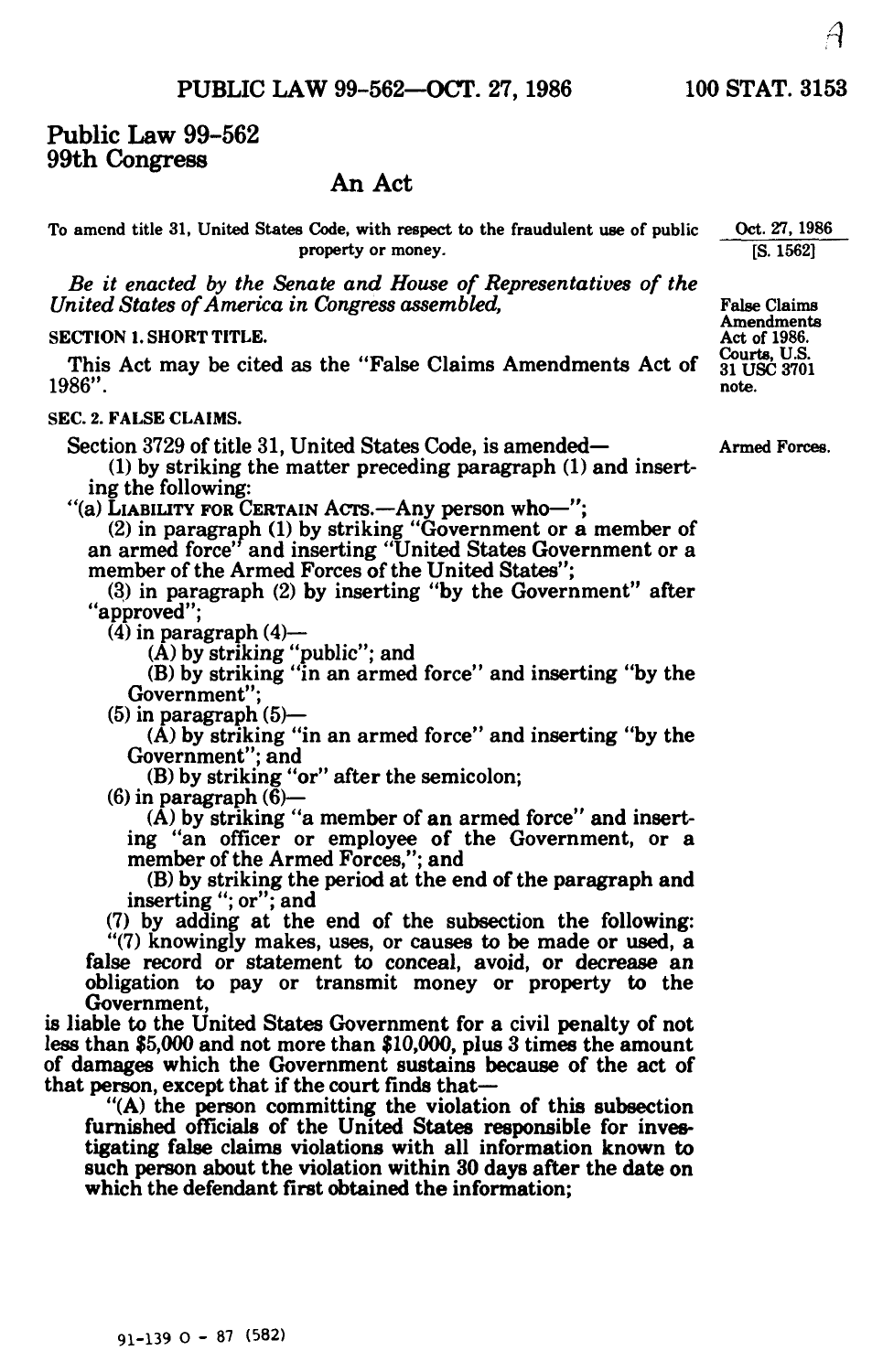**"(B) such person fully cooperated with any Government inves tigation of such violation; and** 

**"(C) at the time such person furnished the United States with the information about the violation, no criminal prosecution, civil action, or administrative action had commenced under this title with respect to such violation, and the person did not have actual knowledge of the existence of an investigation into such violation;** 

**the court may assess not less than 2 times the amount of damages which the Government sustains because of the act of the person. A person violating this subsection shall also be liable to the United States Government for the costs of a civil action brought to recover** 

any such penalty or damages.<br>
"(b) KNOWING AND KNOWINGLY DEFINED.—For purposes of this section, the terms 'knowing' and 'knowingly' mean that a person, with respect to information—<br>"(1) has actual knowledge of the information;<br>"(2) acts in deliberate ignorance of the truth or falsity of the

**information; or** 

**"(3) acts in reckless disregard of the truth or falsity of the** 

**information, and no proof of specific intent to defraud is required. "(c) CLAIM DEFINED.—For purposes of this section, 'claim' includes any request or demand, whether under a contract or otherwise, for money or property which is made to a contractor, grantee, or other recipient if the United States Government provides any portion of the money or property which is requested or demanded, or if the Government will reimburse such contractor, grantee, or other recipient for any portion of the money or property which is re- quested or demanded. "(d) EXEMPTION FROM DISCLOSURE.—Any information furnished** 

**pursuant to subparagraphs (A) through (C) of subsection (a) shall be** 

"(e) Exclusion.—This section does not apply to claims, records, or **26 USC l** *et seq.* **statements made under the Internal Revenue Code of 1954.".** 

**SEC. 3.CIVIL ACTIONS FOR FALSE CLAIMS.** 

**Section 3730 of title 31, United States Code, is amended to read as follows:** 

#### **"§ 3730. Civil actions for false claims**

**"(a) RESPONSIBILITIES OF THE ATTORNEY GENERAL.—The Attorney General diligently shall investigate a violation under section 3729. If**  section 3729, the Attorney General may bring a civil action under this section against the person.

"(b) ACTIONS BY PRIVATE PERSONS.—(1) A person may bring a civil **action for a violation of section 3729 for the person and for the United States Government. The action shall be brought in the name of the Government. The action may be dismissed only if the court and the Attorney General give written consent to the dismissal and** 

**their reasons for consenting. "(2) A copy of the complaint and written disclosure of substan tially all material evidence and information the person possesses**  shall be served on the Government pursuant to Rule  $4(d)$  of the **28 USCapp. Federal Rules of Civil Procedure. The complaint shall be filed in camera, shall remain under seal for at least 60 days, and shall not**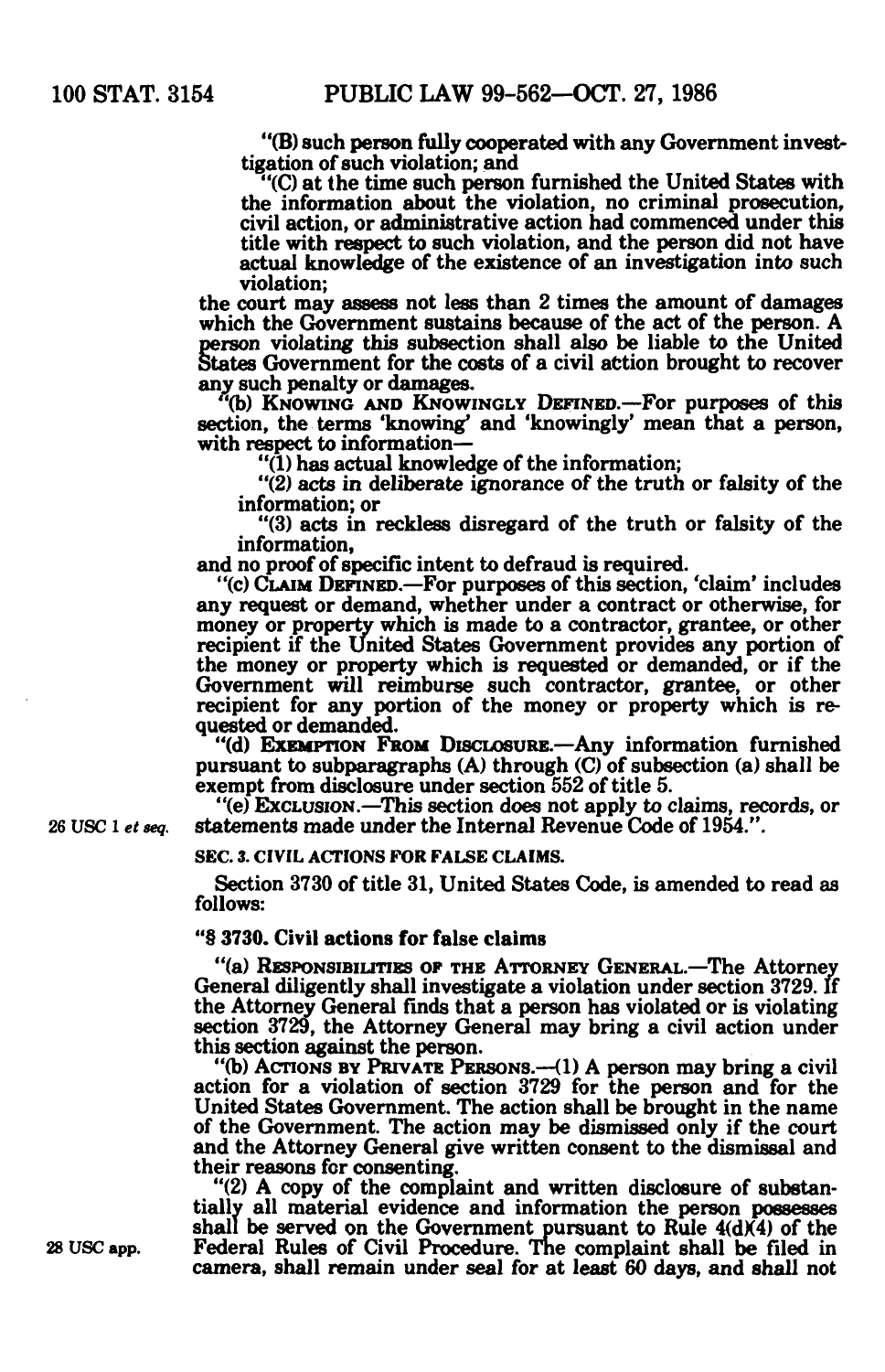be served on the defendant until the court so orders. The Government may elect to intervene and proceed with the action within 60 days after it receives both the complaint and the material evidence and information.

 $(3)$  The Government may, for good cause shown, move the court for extensions of the time during which the complaint remains under seal under paragraph (2). Any such motions may be supported by affidavits or other submissions in camera. The defendant shall not be required to respond to any complaint filed under this section until 20 days after the complaint is unsealed and served upon the defendant pursuant to Rule 4 of the Federal Rules of Civil

Procedure. 28USCapp. "(4) Before the expiration of the 60-day period or any extensions obtained under paragraph (3), the Government shall— "(A) proceed with the action, in which case the action shall be

conducted by the Government; or

"(B) notify the court that it declines to take over the action, in which case the person bringing the action shall have the right to conduct the action.

 $(5)$  When a person brings an action under this subsection, no person other than the Government may intervene or bring a related

CO RIGHTS OF THE PARTIES TO QUI TAM ACTIONS.—(1) If the Government proceeds with the action, it shall have the primary responsibility for prosecuting the action, and shall not be bound by an act of the person bringing the action. Such person shall have the right to continue as a party to the action, subject to the limitations

" $(2)(A)$  The Government may dismiss the action notwithstanding the objections of the person initiating the action if the person has been notified by the Government of the filing of the motion and the court has provided the person with an opportunity for a hearing on the motion. "(B) The Government may settle the action with the defendant

notwithstanding the objections of the person initiating the action if the court determines, after a hearing, that the proposed settlement is fair, adequate, and reasonable under all the circumstances. Upon

a showing of good cause, such hearing may be held in camera. "(C) Upon a showing by the Government that unrestricted partici pation during the course of the litigation by the person initiating the action would interfere with or unduly delay the Government's prosecution of the case, or would be repetitious, irrelevant, or for purposes of harassment, the court may, in its discretion, impose limitations on the person's participation, such as—

"(i) limiting the number of witnesses the person may call; "(ii) limiting the length of the testimony of such witnesses;

"(iii) limiting the person's cross-examination of witnesses; or

"(iv) otherwise limiting the participation by the person in the

litigation.<br>"(D) Upon a showing by the defendant that unrestricted participation during the course of the litigation by the person initiating the action would be for purposes of harassment or would cause the defendant undue burden or unnecessary expense, the court may limit the participation by the person in the litigation. "(3) If the Government elects not to proceed with the action, the

person who initiated the action shall have the right to conduct the action. If the Government so requests, it shall be served with copies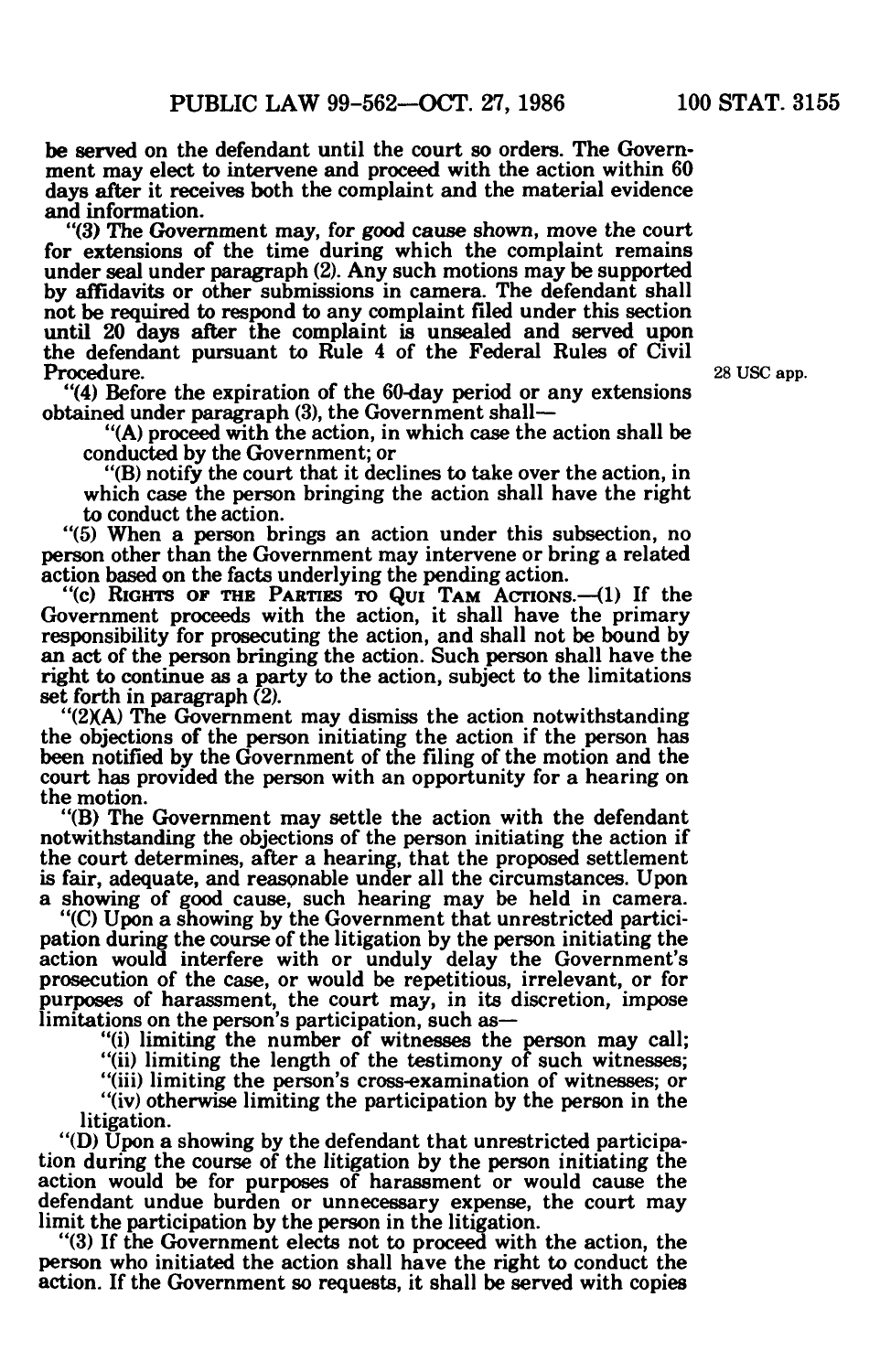**of all pleadings filed in the action and shall be supplied with copies of all deposition transcripts (at the Government's expense). When a person proceeds with the action, the court, without limiting the status and rights of the person initiating the action, may neverthe less permit the Government to intervene at a later date upon a** 

**showing of good cause. "(4) Whether or not the Government proceeds with action, upon a showing by the Government that certain actions of discovery by the person initiating the action would interfere with the Government's investigation or prosecution of a criminal or civil matter arising out of the same facts, the court may stay such,discovery for a period of**  not more than 60 days. Such a showing shall be conducted in **camera. The court may extend the 60-day period upon a further showing in camera that the Government has pursued the criminal or civil investigation or proceedings with reasonable diligence and any proposed discovery in the civil action will interfere with the** 

**ongoing criminal or civil investigation or proceedings. (5) Notwithstanding subsection (b), the Government may elect to pursue its claim through any alternate remedy available to the Government, including any administrative proceeding to determine a civil money penalty. If any such alternate remedy is pursued in another proceeding, the person initiating the action shall have the same rights in such proceeding as such person would have had if the action had continued under this section. Any finding of fact or conclusion of law made in such other proceeding that has become final shall be conclusive on all parties to an action under this section. For purposes of the preceding sentence, a finding or conclu sion is final if it has been finally determined on appeal to the appropriate court of the United States, if all time for filing such an appeal with respect to the finding or conclusion has expired, or if the finding or conclusion is not subject to judicial review.** 

**"(d) AWARD TO QUI TAM PLAINTIFF.—(1) If the Government pro ceeds with an action brought by a person under subsection (b), such person shall, subject to the second sentence of this paragraph, receive at least 15 percent but not more than 25 percent of the proceeds of the action or settlement of the claim, depending upon the extent to which the person substantially contributed to the prosecution of the action. Where the action is one which the court finds to be based primarily on disclosures of specific information (other than information provided by the person bringing the action) relating to allegations or transactions in a criminal, civil, or administrative hearing, in a congressional, administrative, or Government Accounting Office report, hearing, audit, or investiga tion, or from the news media, the court may award such sums as it considers appropriate, but in no case more than 10 percent of the proceeds, taking into account the significance of the information and the role of the person bringing the action in advancing the case to litigation. Any payment to a person under the first or second sentence of this paragraph shall be made from the proceeds. Any such person shall also receive an amount for reasonable expenses which the court finds to have been necessarily incurred, plus reason- able attorneys' fees and costs. All such expenses, fees, and costs shall be awarded against the defendant.** 

**"(2) If the Government does not proceed with an action under this section, the person bringing the action or settling the claim shall receive an amount which the court decides is reasonable for collect ing the civil penalty and damages. The amount shall be not less**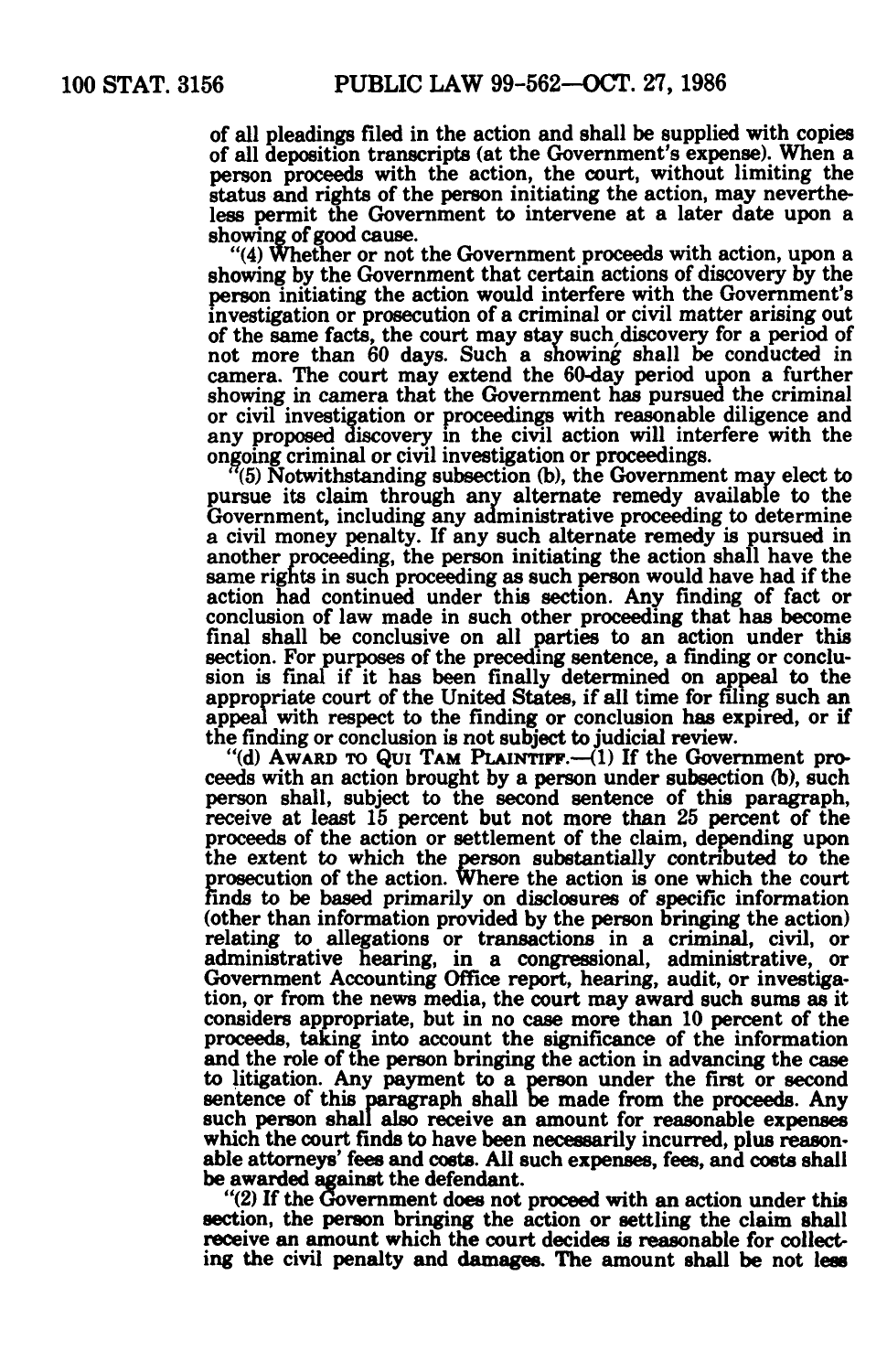than 25 percent and not more than 30 percent of the proceeds of the action or settlement and shall be paid out of such proceeds. Such person shall also receive an amount for reasonable expenses which the court finds to have been necessarily incurred, plus reasonable attorneys' fees and costs. All such expenses, fees, and costs shall be

 $(3)$  If the Government does not proceed with the action and the person bringing the action conducts the action, the court may award to the defendant its reasonable attorneys' fees and expenses if the defendant prevails in the action and the court finds that the claim of the person bringing the actions was clearly frivolous, clearly vexatious, or brought primarily for purposes of harassment.<br>
"(e) CERTAIN ACTIONS BARRED.—(1) No court shall have jurisdic- Armed Forces.<br>
tion over an action

armed forces under subsection (b) of this section against a member of the armed forces arising out of such person's service in the armed<br>forces

 $f(2)$ (A) No court shall have jurisdiction over an action brought under subsection (b) against a Member of Congress, a member of the judiciary, or a senior executive branch official if the action is based on evidence or information known to the Government when the action was brought.

 $\hat{B}$ ) For purposes of this paragraph, 'senior executive branch official' means any officer or employee listed in section 201(f) of the<br>Ethics in Government Act of 1978 (5 U.S.C. App.).

"(3) In no event may a person bring an action under subsection  $(b)$ which is based upon allegations or transactions which are the subject of a civil suit or an administrative civil money penalty

proceeding in which the Government is already a party.<br>" $(4)(A)$  No court shall have jurisdiction over an action under this section based upon the public disclosure of allegations or trans-<br>actions in a criminal, civil, or administrative hearing, in a congres-<br>sional, administrative, or Government Accounting Office report,<br>hearing, audit, or in action is brought by the Attorney General or the person bringing<br>the action is an original source of the information.<br>"(B) For purposes of this paragraph, 'original source' means an

individual who has direct and independent knowledge of the provided the information to the Government before filing an action<br>under this section which is based on the information.

"(f) GOVERNMENT NOT LIABLE FOR CERTAIN EXPENSES.—The Government is not liable for expenses which a person incurs in bringing an action under this section.

 $b(s)$  Fees and Expenses to Prevailing Defendant. "In civil actions brought under this section by the United States, the provisions of section 2412(d) of title 28 shall apply.".

#### **SEC. 4. ENTITLEMENT TO RELIEF FOR DISCRIMINATION BY EMPLOYERS AGAINST EMPLOYEES WHO REPORT VIOLATIONS.**

Section 3730 of title 31, United States Code, as amended by section 3 of this Act, is further amended by adding at the end the following new subsection:<br>"(h) Any employee who is discharged, demoted, suspended,

threatened, harassed, or in any other manner discriminated against in the terms and conditions of employment by his or her employer because of lawful acts done by the employee on behalf of the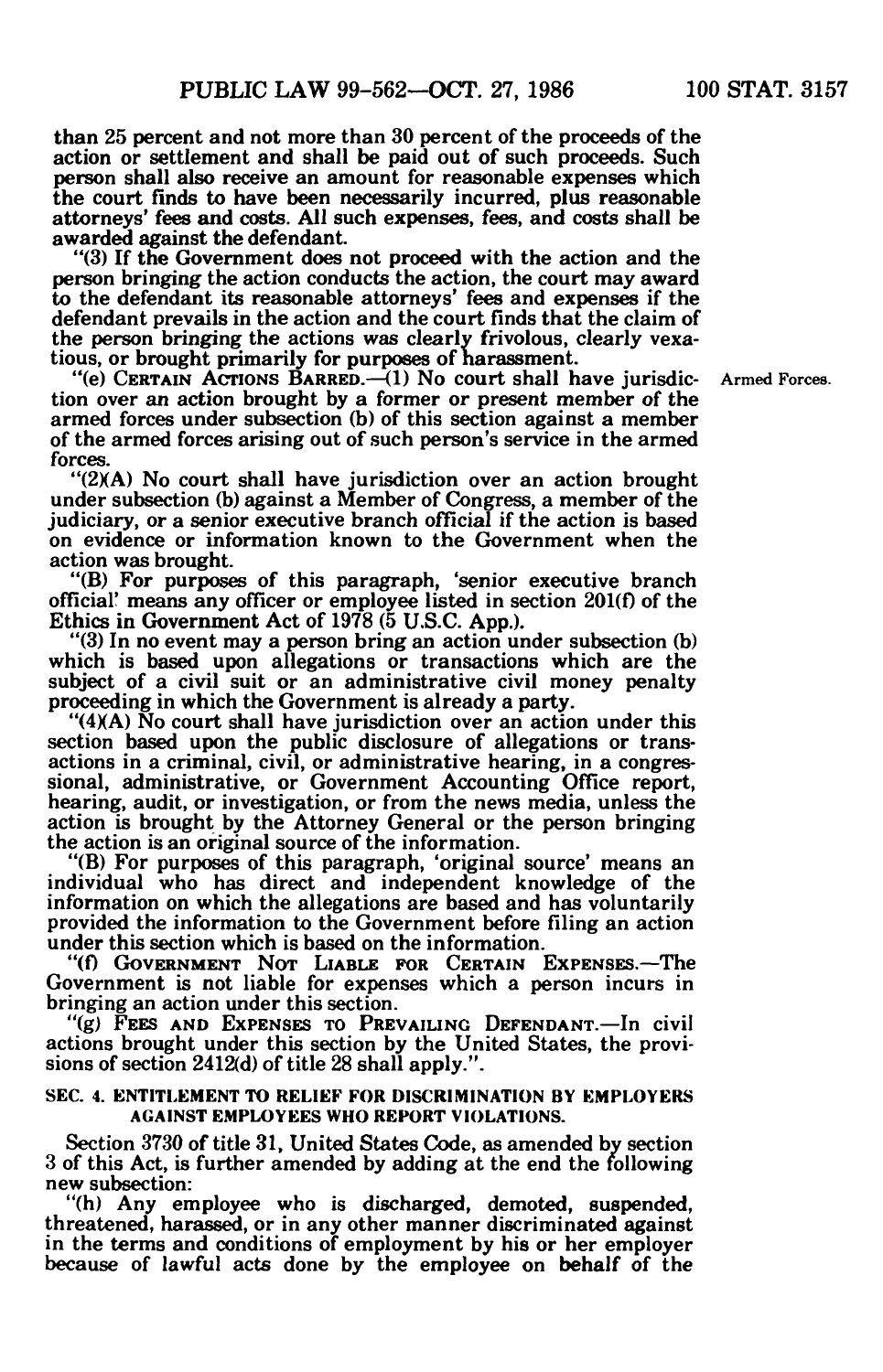**employee or others in furtherance of an action under this section, including investigation for, initiation of, testimony for, or assistance in an action filed or to be filed under this section, shall be entitled to all relief necessary to make the employee whole. Such relief shall include reinstatement with the same seniority status such employee would have had but for the discrimination, 2 times the amount of back pay, interest on the back pay, and compensation for any special**  tion costs and reasonable attorneys' fees. An employee may bring an **action in the appropriate district court of the United States for the relief provided in this subsection.".** 

#### **SEC. 5. FALSE CLAIMS PROCEDURE.**

Section 3731 of title 31, United States Code, is amended by striking subsection (b) and inserting the following: <br>
"(b) A civil action under section 3730 may not be brought—

"(1) more than 6 years after the date on which the violation of **section 3729 is committed, or** 

**"(2) more than 3 years after the date when facts material to the right of action are known or reasonably should have been**  sibility to act in the circumstances, but in no event more than 10 years after the date on which the violation is committed.

which ever occurs last.<br>"(c) In any action brought under section 3730, the United States

**shall be required to prove all essential elements of the cause of action, including damages, by a preponderance of the evidence. "(d) Notwithstanding any other provision of law, the Federal** 

**28USCapp. Rules of Criminal Procedure, or the Federal Rules of Evidence, a final judgment rendered in favor of the United States in any criminal proceeding charging fraud or false statements, whether upon a verdict after trial or upon a plea of guilty or nolo contendere, shall estop the defendant from denying the essential elements of the offense in any action which involves the same transaction as in the criminal proceeding and which is brought under subsection (a) or (b) of section 3730.".** 

**SEC. 6. FALSE CLAIMS JURISDICTION; CIVIL INVESTIGATIVE DEMANDS.** 

**31USC3721 (a) IN GENERAL.—Subchapter III of chapter 37 of title 31, United States Code, is amended by adding at the end the following new sections:** 

### **31USC3732. "§ 3732. False claims jurisdiction**

**"(a) ACTIONS UNDER SECTION 3730.—Any action under section 3730 may be brought in any judicial district in which the defendant or, in the case of multiple defendants, any one defendant can be found, resides, transacts business, or in which any act proscribed by section 3729 occurred. A summons as required by the Federal Rules of Civil Procedure shall be issued by the appropriate district court** 

"(b) CLAIMS UNDER STATE LAW.—The district courts shall have **jurisdiction over any action brought under the laws of any State for the recovery of funds paid by a State or local government if the action arises from the same transaction or occurrence as an action brought under section 3730.**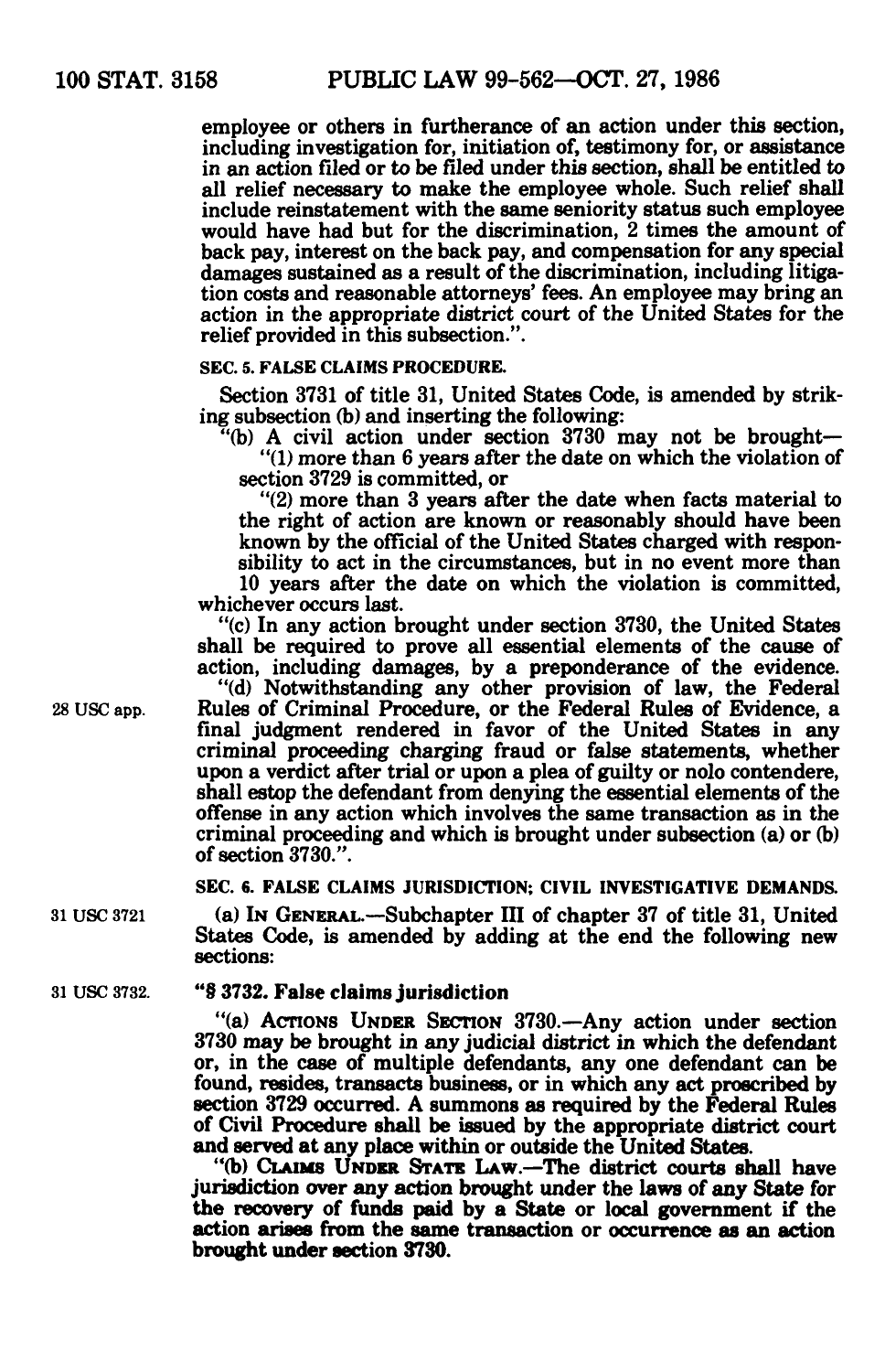### **''S** 3733. Civil investigative demands 31 USC 3733.

**"(a) IN GENERAL.—** 

**"(1) ISSUANCE AND SERVICE.—Whenever the Attorney General has reason to believe that any person may be in possession, custody, or control of any documentary material or information**  relevant to a false claims law investigation, the Attorney General may, before commencing a civil proceeding under section **3730 or other false claims law, issue in writing and cause tobe served upon such person, a civil investigative demand requiring** 

**such person— "(A) to produce such documentary material for inspection** 

"(B) to answer in writing written interrogatories with respect to such documentary material or information.

**rightly** to give oral testimony concerning such documentary material or information, or <br> **respectively** to furnish any combination of such material, an-

for the authority of testimony.<br>The Attorney General may not delegate the authority to issue

**civil investigative demands under this subsection. Whenever a civil investigative demand is an express demand for anyproduct**  of discovery, the Attorney General, the Deputy Attorney General, or an Assistant Attorney General shall cause to be served, in any manner authorized by this section, a copy of such demand upon the person from whom the discovery was obtained **and shall notify the person to whom such demand is issued of the date on which such copy was served.**<br>
"(2) CONTENTS AND DEADLINES.—<br>
"(A) Each civil investigative demand issued under para-

**"(A) Each civil investigative demand issued under para- graph (1) shall state the nature of the conduct constituting the alleged violation of a false claims law which is under investigation, and the applicable provision of law alleged to** 

**be violated. "(B) If such demand is for the production of documentary material, thedemand shall— "(i) describe each class of documentary material to be** 

**produced with such definiteness and certainty as to**  permit such material to be fairly identified;

**"(ii) prescribe a return date for each such class which will provide a reasonable period of time within which the material so demanded may be assembled and made**  available for inspection and copying; and

**"(iii) identify the false claims law investigator to** 

**whom such material shall be made available. "(C) If such demand is for answers to written interrog atories, thedemand shall— "(i) set forth with specificity the written interrog atories to be answered;** 

**"(ii) prescribe dates at which time answers to written interrogatories shall besubmitted; and** 

**"(iii) identify the false claims law investigator to** 

**whom such answers shall be submitted. "(D) If such demand is for the giving of oral testimony, the demand shall— "(i) prescribe a date, time, and place at which oral** 

**testimony shall becommenced;**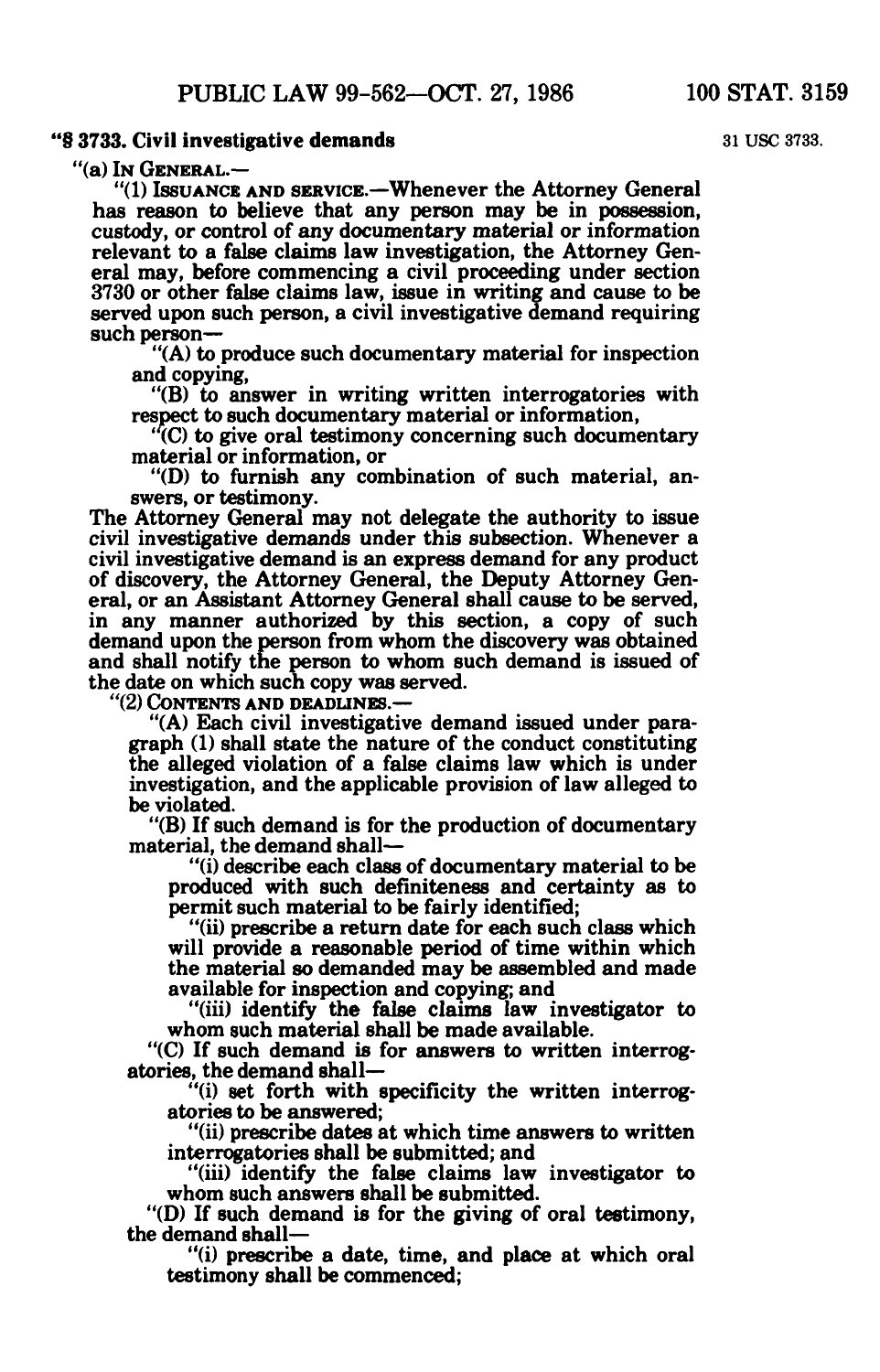"(ii) identify a false claims law investigator who shall conduct the examination and the custodian to whom the transcript of such examination shall be submitted;

"(iii) specify that such attendance and testimony are necessary to the conduct of the investigation;

"(iv) notify the person receiving the demand of the right to be accompanied by an attorney and any other representative; and

(v) describe the general purpose for which the demand is being issued and the general nature of the testimony, including the primary areas of inquiry, which will be taken pursuant to the demand. "(E) Any civil investigative demand issued under this

section which is an express demand for any product of discovery shall not be returned or returnable until 20 days after a copy of such demand has been served upon the person from whom the discovery was obtained.

"(F) The date prescribed for the commencement of oral testimony pursuant to a civil investigative demand issued under this section shall be a date which is not less than seven days after the date on which demand is received, unless the Attorney General or an Assistant Attorney General designated by the Attorney General determines that exceptional circumstances are present which warrant the commencement of such testimony within a lesser period of time.

 $"$ (G) The Attorney General shall not authorize the issuance under this section of more than one civil investigative demand for oral testimony by the same person unless the person requests otherwise or unless the Attorney General, after investigation, notifies that person in writing that an additional demand for oral testimony is necessary. The Attorney General may not, notwithstanding section 510 of title 28, authorize the performance, by any other officer,<br>employee, or agency, of any function vested in the Attorney<br>General under this subparagraph.<br>"(b) PROTECTED MATERIAL OR INFORMATION.—

"(1) IN GENERAL.—A civil investigative demand issued under subsection (a) may not require the production of any documentary material, the submission of any answers to written inter-<br>rogatories, or the giving of any oral testimony if such material,<br>answers, or testimony would be protected from disclosure under-

"(A) the standards applicable to subpoenas or subpoenas duces tecum issued by a court of the United States to aid in a grand jury investigation; or

"(B) the standards applicable to discovery requests under 28USCapp. the Federal Rules of Civil Procedure, to the extent that the application of such standards to any such demand is appropriate and consistent with the provisions and purposes of this section.

 $t(2)$  EFFECT ON OTHER ORDERS, RULES, AND LAWS.—Any such demand which is an express demand for any product of discovery supersedes any inconsistent order, rule, or provision of law (other than this section) preventing or restraining disclosure of such product of discovery to any person. Disclosure of any product of discovery pursuant to any such express demand does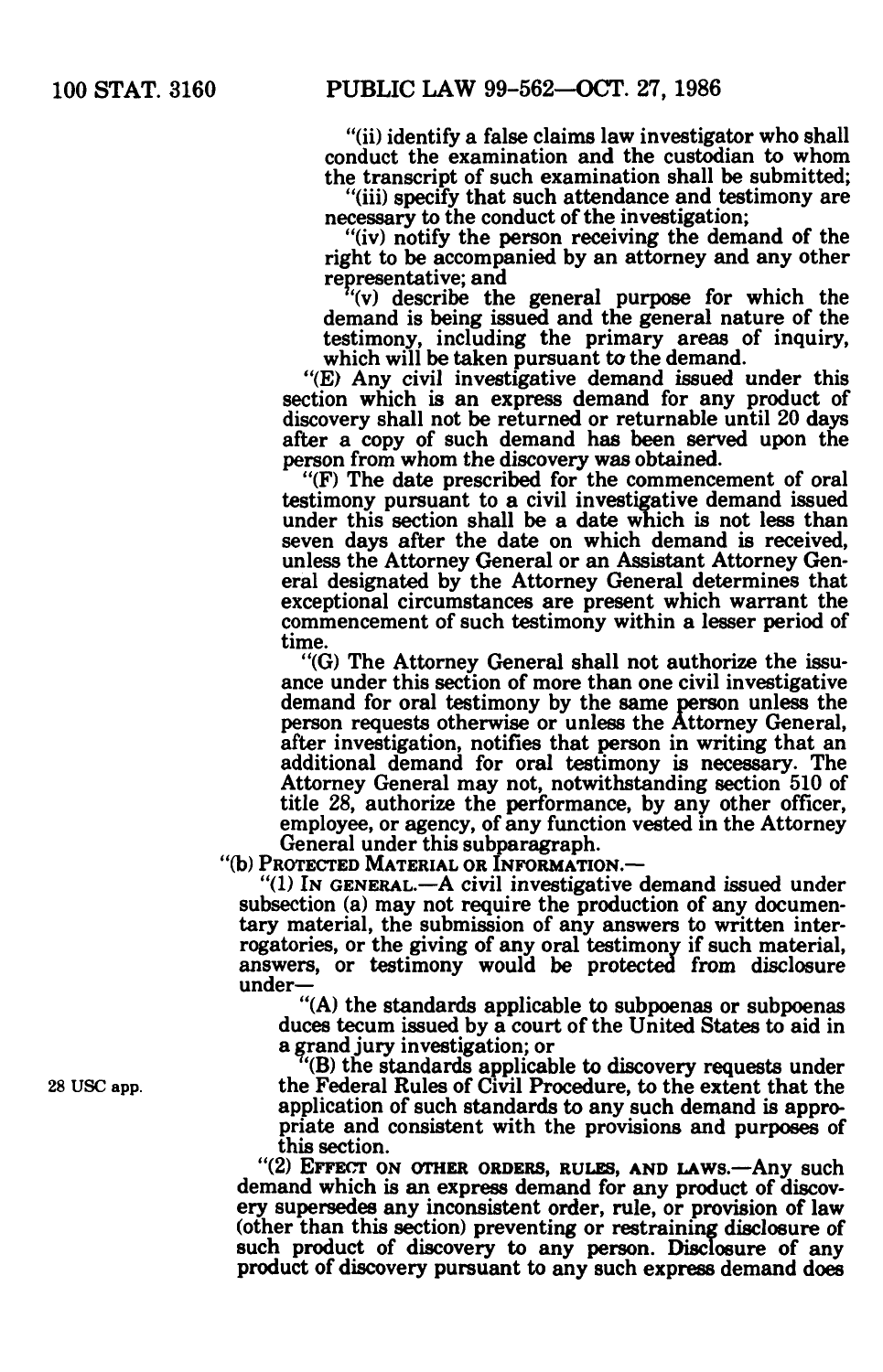not constitute a waiver of any right or privilege which the person making such disclosure may be entitled to invoke to resist discovery of trial preparation materials.<br>"(c) SERVICE: JURISDICTION.—

"(1) By WHOM SERVED.—Any civil investigative demand issued under subsection (a) may be served by a false claims law investigator, or by a United States marshal or a deputy marshal, at any place within the territorial jurisdiction of any court of the<br>United States.

 $(2)$  SERVICE IN FOREIGN COUNTRIES.—Any such demand or any petition filed under subsection (j) may be served upon any person who is not found within the territorial jurisdiction of any court of the United States in such manner as the Federal Rules<br>of Civil Procedure prescribe for service in a foreign country. To of Civil Procedure prescribe for service in a foreign country. To 28 USC app.<br>the extent that the courts of the United States can assert District of<br>jurisdiction over any such person consistent with due process, Columbia.<br> shall have the same jurisdiction to take any action respecting compliance with this section by any such person that such court would have if such person were personally within the jurisdiction of such court.

"(d) SERVICE UPON LEGAL ENTITIES AND NATURAL PERSONS.— "(1) LEGAL ENTITIES.—Service of any civil investigative demand issued under subsection (a) or of any petition filed under subsection (j) may be made upon a partnership, corporation, association, or other legal entity by—<br>
"(A) delivering an executed copy of such demand or petition to any partner, executive officer, managing agent,

or general agent of the partnership, corporation, association, or entity, or to any agent authorized by appointment or by law to receive service of process on behalf of such partnership, corporation, association, or entity;<br>"(B) delivering an executed copy of such demand or peti-

tion to the principal office or place of business of the partnership, corporation, association, or entity; or<br>"(C) depositing an executed copy of such demand or peti-

"(C) depositing an executed copy of such demand or peti- Mail. tion in the United States mails by registered or certified mail, with a return receipt requested, addressed to such partnership, corporation, association, or entity at its prin-

cipal office or place of business.<br>
"(2) NATURAL PERSONS.—Service of any such demand or petition may be made upon any natural person by—<br>
"(A) delivering an executed copy of such demand or

petition to the person; or

"(B) depositing an executed copy of such demand or Mail. petition in the United States mails by registered or certified mail, with a return receipt requested, addressed to the person at the person's residence or principal office or place

"(e) PROOF OF SERVICE.—A verified return by the individual serving any civil investigative demand issued under subsection (a) or any petition filed under subsection (j) setting forth the manner of such service shall be proof of such service. In the case of service by Mail. registered or certified mail, such return shall be accompanied by the return post office receipt of delivery of such demand.<br>"(f) DOCUMENTARY MATERIAL.—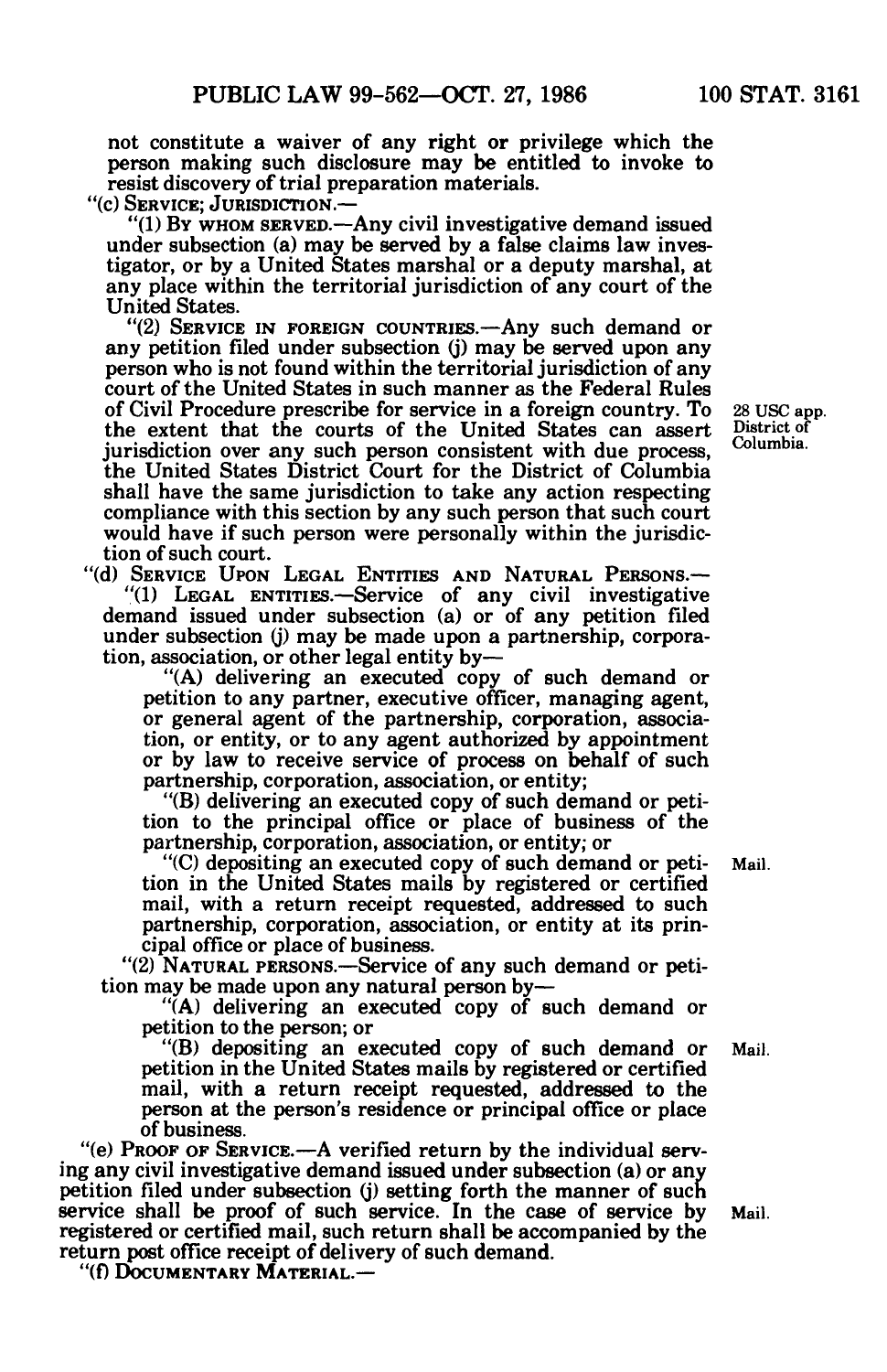**"(1) SWORN CERTIFICATES.—The production of documentary material in response to a civil investigative demand served under this section shall be made under a sworn certificate, in** 

 $\mathcal{L}(A)$  in the case of a natural person, the person to whom **the demand is directed, or** 

**"(B) in the case of a person other than a natural person, a person having knowledge of the facts and circumstances relating to such production and authorized to act on behalf** 

**of such person. The certificate shall state that all of the documentary material required by the demand and in the possession, custody, or control of the person to whom the demand is directed has been** 

for identified in the demand.<br>
"(2) PRODUCTION OF MATERIALS.—Any person upon whom any<br>
civil investigative demand for the production of documentary<br>
material has been served under this section shall make such **material available for inspection and copying to the false claims law investigator identified in such demand at the principal place of business of such person, or at such other place as the false claims law investigator and the person thereafter may**  agree and prescribe in writing, or as the court may direct under **subsection (j)(l). Such material shall be made so available onthe return date specified in such demand, or on such later date as Contracts. the false claims law investigator may prescribe in writing. Such person may, upon written agreement between the person and the false claims law investigator, substitute copies for originals** 

**of all or any part of such material. "(g) INTERROGATORIES.—Each interrogatory in a civil investigative demand served under this section shall be answered separately and**  fully in writing under oath and shall be submitted under a sworn certificate, in such form as the demand designates, by-

Natural persons. "(1) in the case of a natural person, the person to whom the **demand is directed, or** 

> **"(2) in the case of a person other than a natural person, the**  If any interrogatory is objected to, the reasons for the objection shall **be stated in the certificate instead of an answer. Thecertificate shall state that all information required by the demand and in the possession, custody, control, or knowledge of the person to whom the**  information is not furnished, the information shall be identified and **reasons set forth with particularity regarding the reasons why the information was not furnished. "(h) ORAL EXAMINATIONS.—**

**"(1) PROCEDURES.—The examination of any person pursuant to a civil investigative demand for oral testimony served under**  this section shall be taken before an officer authorized to administer oaths and affirmations by the laws of the United States or **Records. of the place where the examination is held. The officer before whom the testimony is to be taken shall put the witness on oath or affirmation and shall, personally or by someone acting under the direction of the officer and in the officer's presence, record the testimony of the witness. The testimony shall be taken stenographically and shall be transcribed. When the testimony is fully transcribed, the officer before whom the testimony is**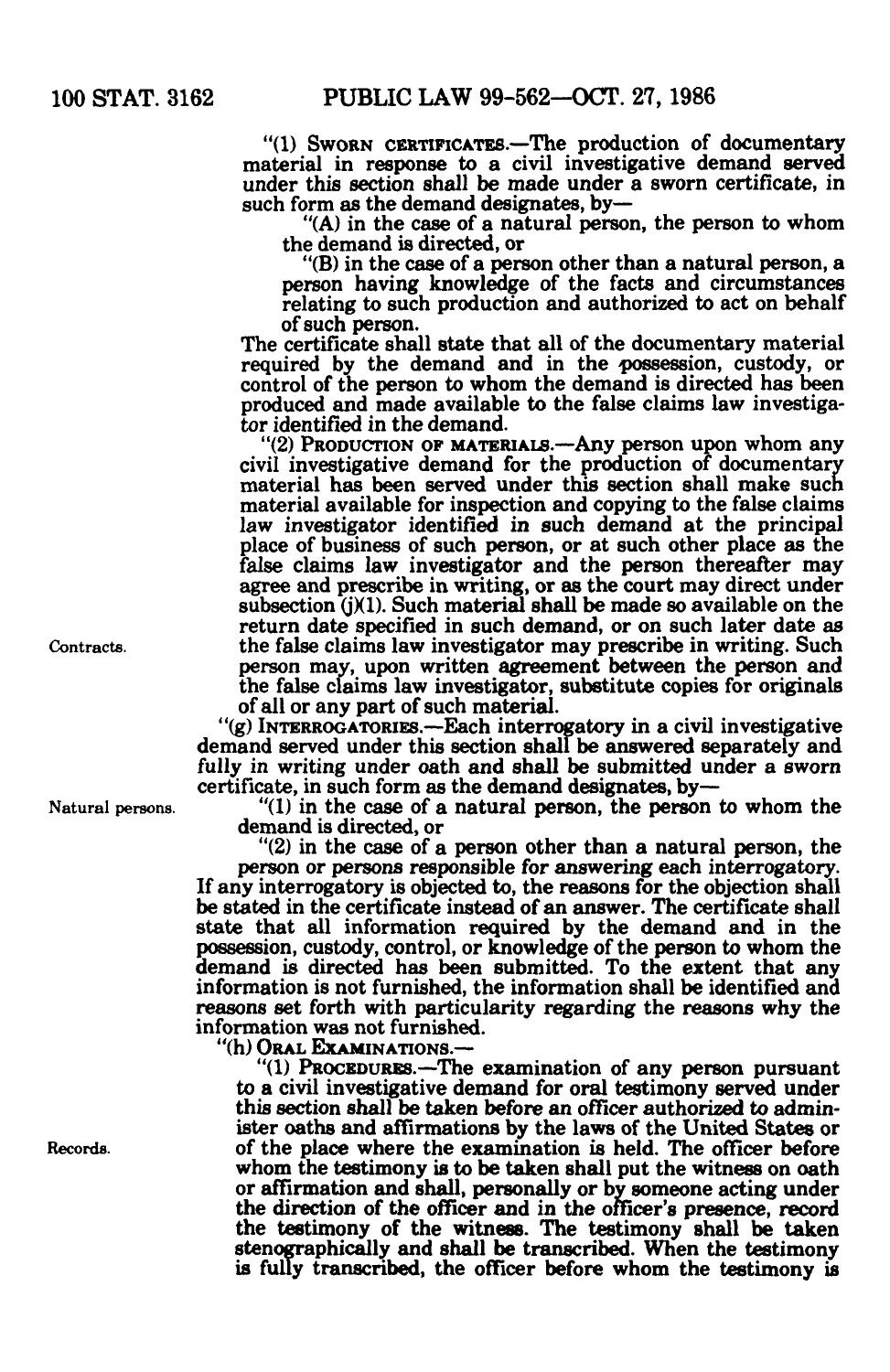taken shall promptly transmit a copy of the transcript of the testimony to the custodian. This subsection shall not preclude the taking of testimony by any means authorized by, and in a manner consistent with, the Federal Rules of Civil Procedure. anner consistent with, the Federal Rules of Civil Procedure. 28 USC app. "<br>"(2) PERSONS PRESENT.—The false claims law investigator

conducting the examination shall exclude from the place where the examination is held all persons except the person giving the testimony, the attorney for and any other representative of the person giving the testimony, the attorney for the Government. any person who may be agreed upon by the attorney for the Government and the person giving the testimony, the officer before whom the testimony is to be taken, and any stenographer taking such testimony. "(3) WHERE TESTIMONY TAKEN.—The oral testimony of any

person taken pursuant to a civil investigative demand served under this section shall be taken in the judicial district of the United States within which such person resides, is found, or transacts business, or in such other place as may be agreed

ination and such person.<br>"(4) TRANSCRIPT OF TESTIMONY.—When the testimony is fully transcribed, the false claims law investigator or the officer before whom the testimony is taken shall afford the witness, who may be accompanied by counsel, a reasonable opportunity to examine and read the transcript, unless such examination and reading are waived by the witness. Any changes in form or substance which the witness desires to make shall be entered and identified upon the transcript by the officer or the false claims law investigator, with a statement of the reasons given by the witness for making such changes. The transcript shall then be signed by the witness, unless the witness in writing waives the signing, is ill, cannot be found, or refuses to sign. If Records. the transcript is not signed by the witness within 30 days after being afforded a reasonable opportunity to examine it, the officer or the false claims law investigator shall sign it and state on the record the fact of the waiver, illness, absence of the witness, or the refusal to sign, together with the reasons, if any, given therefor.

"(5) CERTIFICATION AND DELIVERY TO CUSTODIAN.—The officer Mail. before whom the testimony is taken shall certify on the transcript that the witness was sworn by the officer and that the transcript is a true record of the testimony given by the witness, and the officer or false claims law investigator shall promptly deliver the transcript, or send the transcript by registered or certified mail, to the custodian.<br>"(6) FURNISHING OR INSPECTION OF TRANSCRIPT BY WITNESS.—

Upon payment of reasonable charges therefor, the false claims law investigator shall furnish a copy of the transcript to the witness only, except that the Attorney General, the Deputy Attorney General, or an Assistant Attorney General may, for good cause, limit such witness to inspection of the official transcript of the witness' testimony.<br>"(7) CONDUCT OF ORAL TESTIMONY.—(A) Any person compelled

to appear for oral testimony under a civil investigative demand<br>issued under subsection (a) may be accompanied, represented, and advised by counsel. Counsel may advise such person, in Classified<br>confidence with respect to any question asked of such person, information. confidence, with respect to any question asked of such person.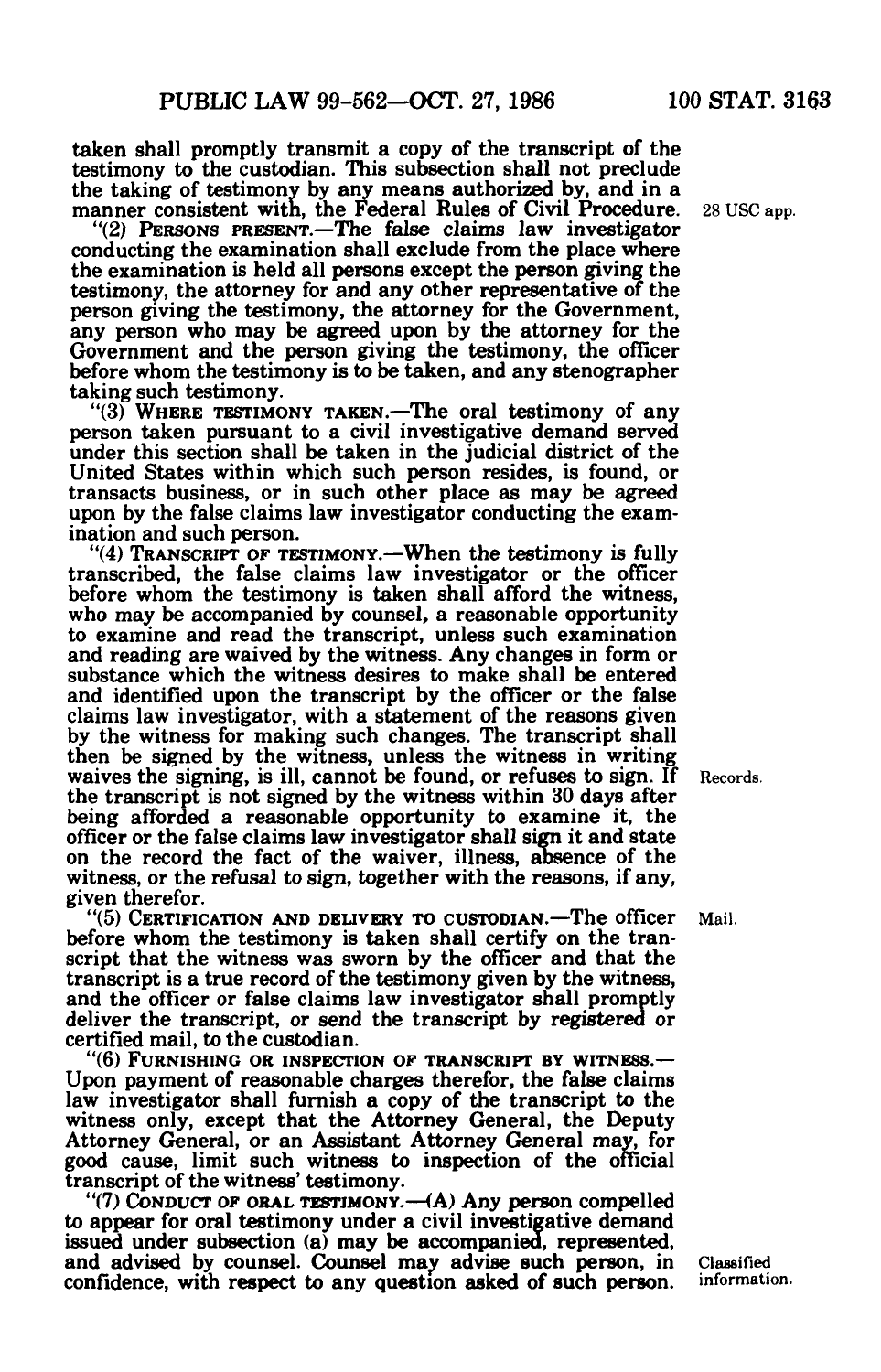**Records. Such person or counsel may object on the record to any ques tion, in whole or in part, and shall briefly state for the record the reason for the objection. An objection may be made, re ceived, and entered upon the record when it is claimed that such person is entitled to refuse to answer the question on the**  including the privilege against self-incrimination. Such person **may not otherwise object to or refuse to answer any question, and may not directly or through counsel otherwise interrupt the**  a petition may be filed in the district court of the United States under subsection (j)(1) for an order compelling such person to answer such question.

<sup>"</sup>(B) If such person refuses to answer any question on the grounds of the privilege against self-incrimination, the testimony of such person may be compelled in accordance with the provisions of part V of title 18.

**18USC6001. provisions of part V of title 18. "(8) WITNESS PEES AND ALLOWANCES.—Any person appearing for oral testimony under a civil investigative demand issued under subsection (a) shall be entitled to the same fees and allowances which are paid to witnesses in the district courts of** 

"(i) Custodians of Documents, Answers, and Transcripts.-

**"(1) DESIGNATION.—The Attorney General shall designate a false claims law investigator to serve as custodian of documen tary material, answers to interrogatories, and transcripts of oral testimony received under this section, and shall designate such additional false claims law investigators as the Attorney Gen eral determines from time to time to be necessary to serve as** 

deputies to the custodian.<br>
"(2) RESPONSIBILITY FOR MATERIALS; DISCLOSURE.—(A) A false claims law investigator who receives any documentary mate**claims law investigator who receives any documentary mate- rial, answers to interrogatories, or transcripts of oral testimony under this section shall transmit them to the custodian. The custodian shall take physical possession of such material, an swers, or transcripts and shall be responsible for the use made of them and for the return of documentary material under** 

**paragraph (4).**<br>Regulations. "(B) The custodian may cause the preparation of such copies **of such documentary material, answers to interrogatories, or transcripts of oral testimony as may be required for official use by any false claims law investigator, or other officer or em ployee of the Department of Justice, who is authorized for such**  Such material, answers, and transcripts may be used by any **such authorized false claims law investigator or other officer or employee in connection with the taking of oral testimony under** 

**this section. "(C) Except as otherwise provided in this subsection, no docu mentary material, answers to interrogatories, or transcripts of oral testimony, or copies thereof, while in the possession of the custodian, shall be available for examination by any individual other than a false claims law investigator or other officer or employee of the Department of Justice authorized under subparagraph (B). The prohibition in the preceding sentence on the availability of material, answers, or transcripts shall not apply if consent is given by the person who produced such**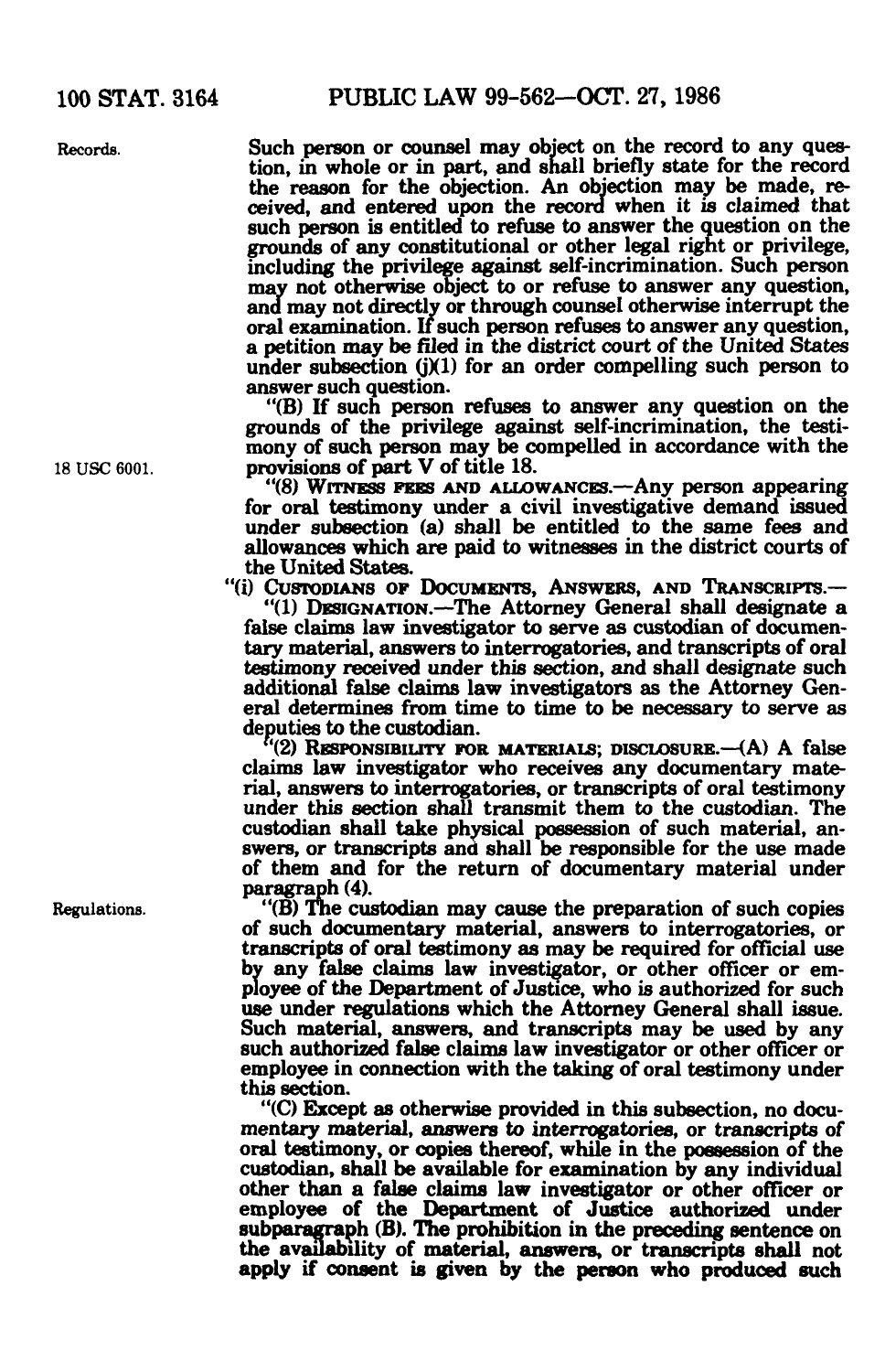**material, answers, or transcripts, or, in the case of any product of discovery produced pursuant to an express demand for such material, consent is given by the person from whom the discov ery was obtained. Nothing in this subparagraph is intended to prevent disclosure to the Congress, including any committee or subcommittee of the Congress, or to any other agency of the United States for use by such agency in furtherance of its statutory responsibilities. Disclosure of information to any such other agency shall be allowed only upon application, made by** the Attorney General to a United States district court, showing<br>substantial need for the use of the information by such agency<br>in furtherance of its statutory responsibilities.<br>"(D) While in the possession of the custodian

**reasonable terms and conditions as the Attorney General shall prescribe—** 

**"(i) documentary material and answers to interrogatories**  duced such material or answers, or by a representative of **that person authorized by that person to examine such material and answers; and** 

**"(ii) transcripts of oral testimony shall be available for**  or by a representative of that person authorized by that person to examine such transcripts.

"(3) USE OF MATERIAL, ANSWERS, OR TRANSCRIPTS IN OTHER **PROCEEDINGS.—Whenever any attorney of the Department of Justice has been designated to appear before any court, grand jury, or Federal agency in any case or proceeding, the custodian of any documentary material, answers to interrogatories, or**  deliver to such attorney such material, answers, or transcripts **for official use in connection with any such case or proceeding**  tion of any such case or proceeding, such attorney shall return **to the custodian any such material, answers, or transcripts so delivered which have not passed into the control of such court, grand jury, or agency through introduction into the record of such case or proceeding.** 

**"(4) CONDITIONS FOR RETURN OF MATERIAL.—If any documen tary material has been produced by any person in the course of** 

tive demand under this section, and—<br>"(A) any case or proceeding before the court or grand jury<br>arising out of such investigation, or any proceeding before **any Federal agency involving such material, has been com pleted, or** 

**"(B) no case or proceeding in which such material may be used has been commenced within a reasonable time after completive tary material and other information assembled in the course of such investigation.** 

the custodian shall, upon written request of the person who produced such material, return to such person any such material (other than copies furnished to the false claims law investigator under subsection (f)(2) or made for the Department of **Justice under paragraph** (2)(B)) which has not passed into the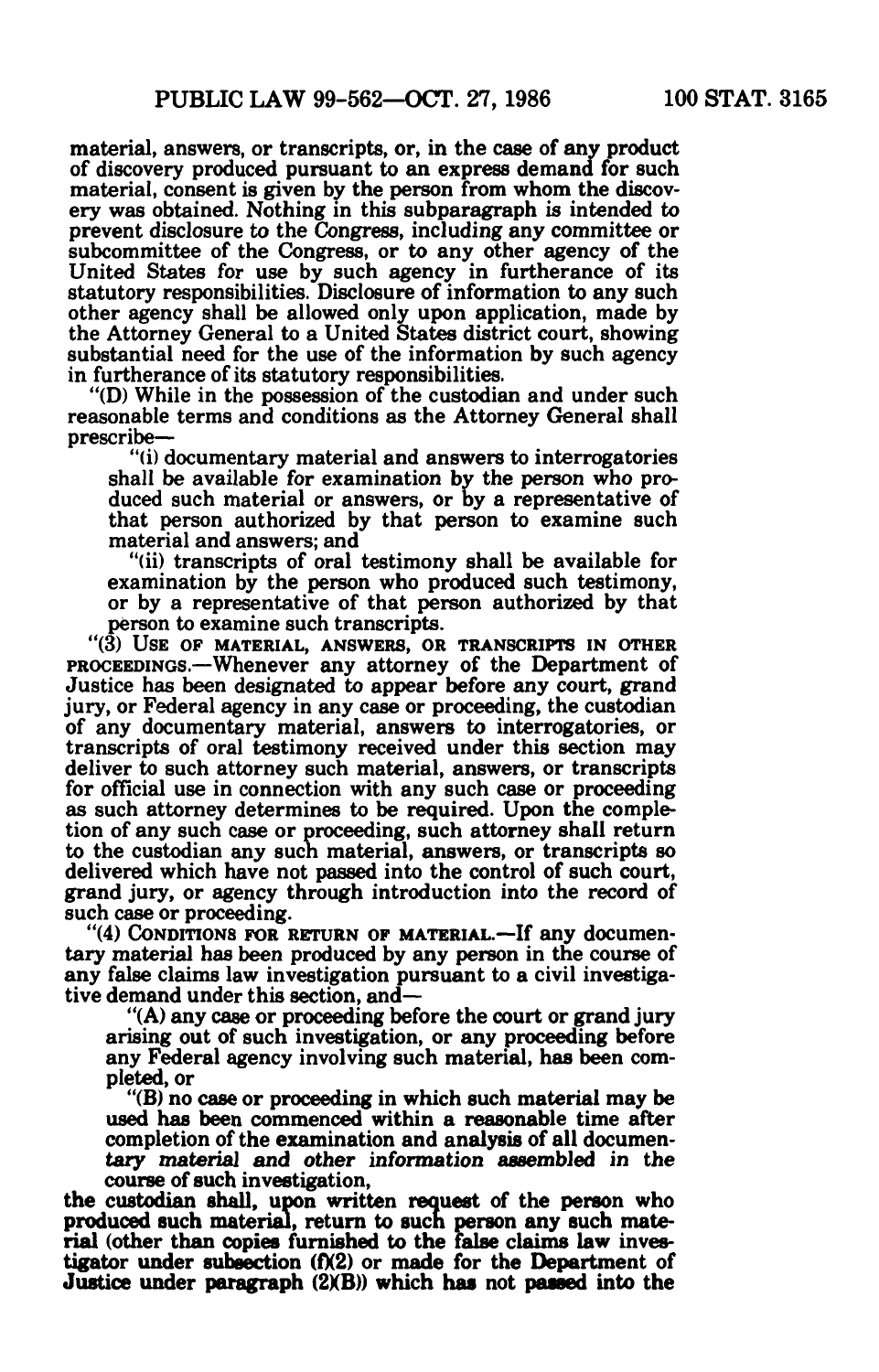control of any court, grand jury, or agency through introduction<br>into the record of such case or proceeding.

 $i$ <sup>4</sup>(5) APPOINTMENT OF SUCCESSOR CUSTODIANS.—In the event of the death, disability, or separation from service in the Department of Justice of the custodian of any documentary material, answers to interrogatories, or transcripts of oral testimony produced pursuant to a civil investigative demand under this section, or in the event of the official relief of such custodian from responsibility for the custody and control of such material, answers, or transcripts, the Attorney General shall promptly—<br>"(A) designate another false claims law investigator to

serve as custodian of such material, answers, or transcripts, and

"(B) transmit in writing to the person who produced such material, answers, or testimony notice of the identity and

Any person who is designated to be a successor under this paragraph shall have, with regard to such material, answers, or posed by this section upon that person's predecessor in office,<br>except that the successor shall not be held responsible for any<br>default or dereliction which occurred before that designation.<br>"(i) JUDICIAL PROCEEDINGS.—

"(1) PETITION FOR ENFORCEMENT.—Whenever any person fails to comply with any civil investigative demand issued under subsection (a), or whenever satisfactory copying or reproduction of any material requested in such demand cannot be done and such person refuses to surrender such material, the Attorney General may file, in the district court of the United States for any judicial district in which such person resides, is found, or transacts business, and serve upon such person a petition for an order of such court for the enforcement of the civil investigative demand.<br>"(2) Petition to modify or set aside demand.—(A) Any

person who has received a civil investigative demand issued under subsection (a) may file, in the district court of the United is found, or transacts business, and serve upon the false claims law investigator identified in such demand a petition for an order of the court to modify or set aside such demand. In the case of a petition addressed to an express demand for any product of discovery, a petition to modify or set aside such demand may be brought only in the district court of the United States for the judicial district in which the proceeding in which such discovery was obtained is or was last pending. Any petition under this subparagraph must be filed—

"(i) within 20 days after the date of service of the civil investigative demand, or at any time before the return date specified in the demand, whichever date is earlier, or

"(ii) within such longer period as may be prescribed in writing by any false claims law investigator identified in

" $(B)$  The petition shall specify each ground upon which the petitioner relies in seeking relief under subparagraph (A), and may be based upon any failure of the demand to comply with the provisions of this section or upon any constitutional or other legal right or privilege of such person. During the pendency of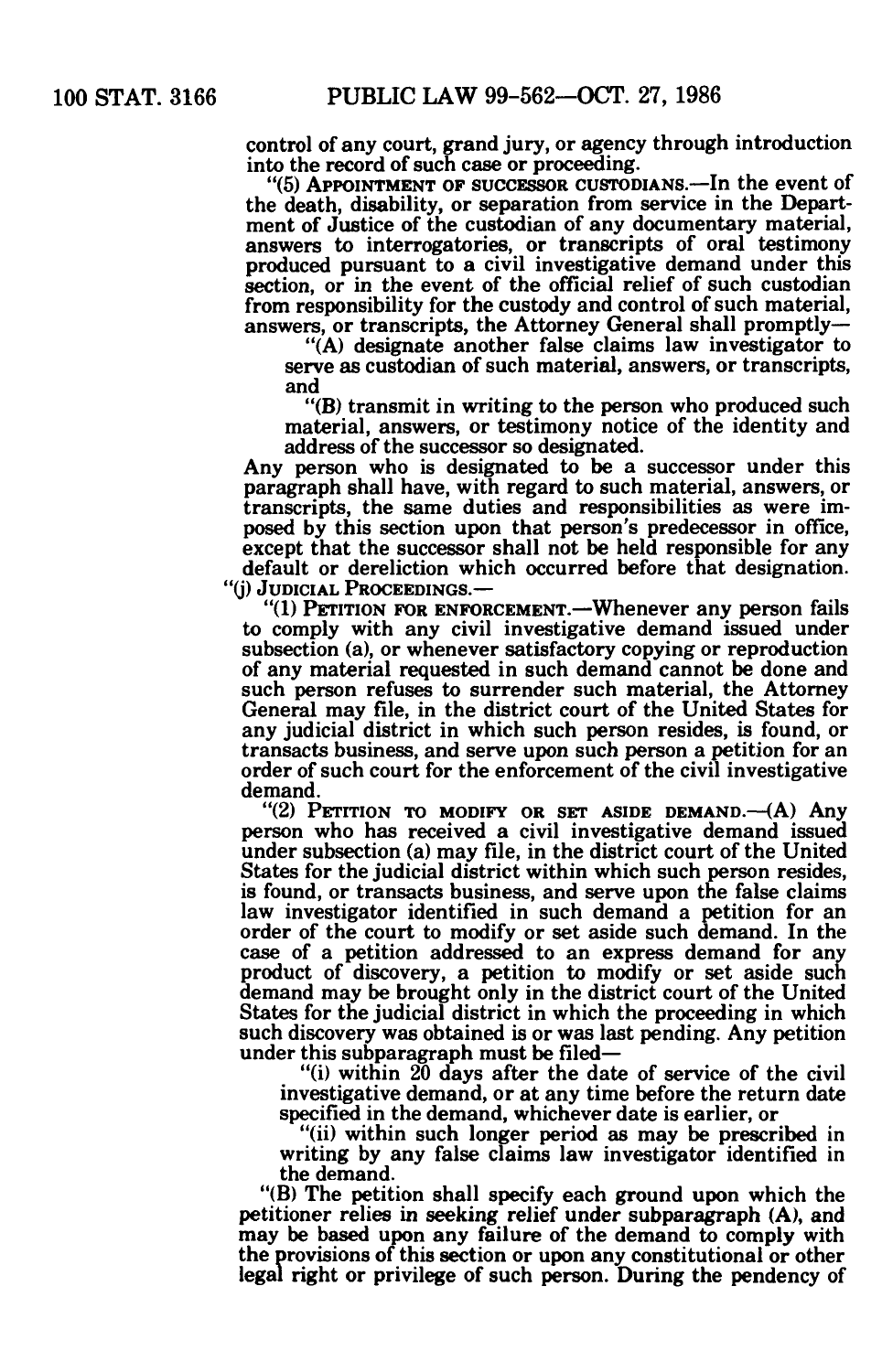the petition in the court, the court may stay, as it deems proper, the running of the time allowed for compliance with the demand, in whole or in part, except that the person filing the petition shall comply with any portions of the demand not sought to be modified or set aside.

 $S(3)$  Petition to modify or set aside demand for product of DISCOVERY.— $(A)$  In the case of any civil investigative demand issued under subsection (a) which is an express demand for any product of discovery, the person from whom such discovery was obtained may file, in the district court of the United States for the judicial district in which the proceeding in which such discovery was obtained is or was last pending, and serve upon any false claims law investigator identified in the demand and upon the recipient of the demand, a petition for an order of such court to modify or set aside those portions of the demand requiring production of any such product of discovery. Any petition under this subparagraph must be filed—

"(i) within 20 days after the date of service of the civil investigative demand, or at any time before the return date specified in the demand, whichever date is earlier, or

"(ii) within such longer period as may be prescribed in writing by any false claims law investigator identified in

" $(B)$  The petition shall specify each ground upon which the petitioner relies in seeking relief under subparagraph (A), and may be based upon any failure of the portions of the demand from which relief is sought to comply with the provisions of this section, or upon any constitutional or other legal right or privilege of the petitioner. During the pendency of the petition, the court may stay, as it deems proper, compliance with the demand and the running of the time allowed for compliance with the demand.<br>"(4) PETITION TO REQUIRE PERFORMANCE BY CUSTODIAN OF

DUTIES.—At any time during which any custodian is in custody atories produced, or transcripts of oral testimony given, by any person in compliance with any civil investigative demand issued under subsection (a), such person, and in the case of an express demand for any product of discovery, the person from whom such discovery was obtained, may file, in the district court of the United States for the judicial district within which the office of such custodian is situated, and serve upon such custodian, a petition for an order of such court to require the performance by the custodian of any duty imposed upon the custodian by this section.

"(5) JURISDICTION.—Whenever any petition is filed in any district court of the United States under this subsection, such court shall have jurisdiction to hear and determine the matter so presented, and to enter such order or orders as may be required to carry out the provisions of this section. Any final order so entered shall be subject to appeal under section 1291 of title 28. Any disobedience of any final order entered under this section by any court shall be punished as a contempt of the

 $(6)$  Applicability of Federal rules of Civil procedure.— The Federal Rules of Civil Procedure shall apply to any petition 28 USC app.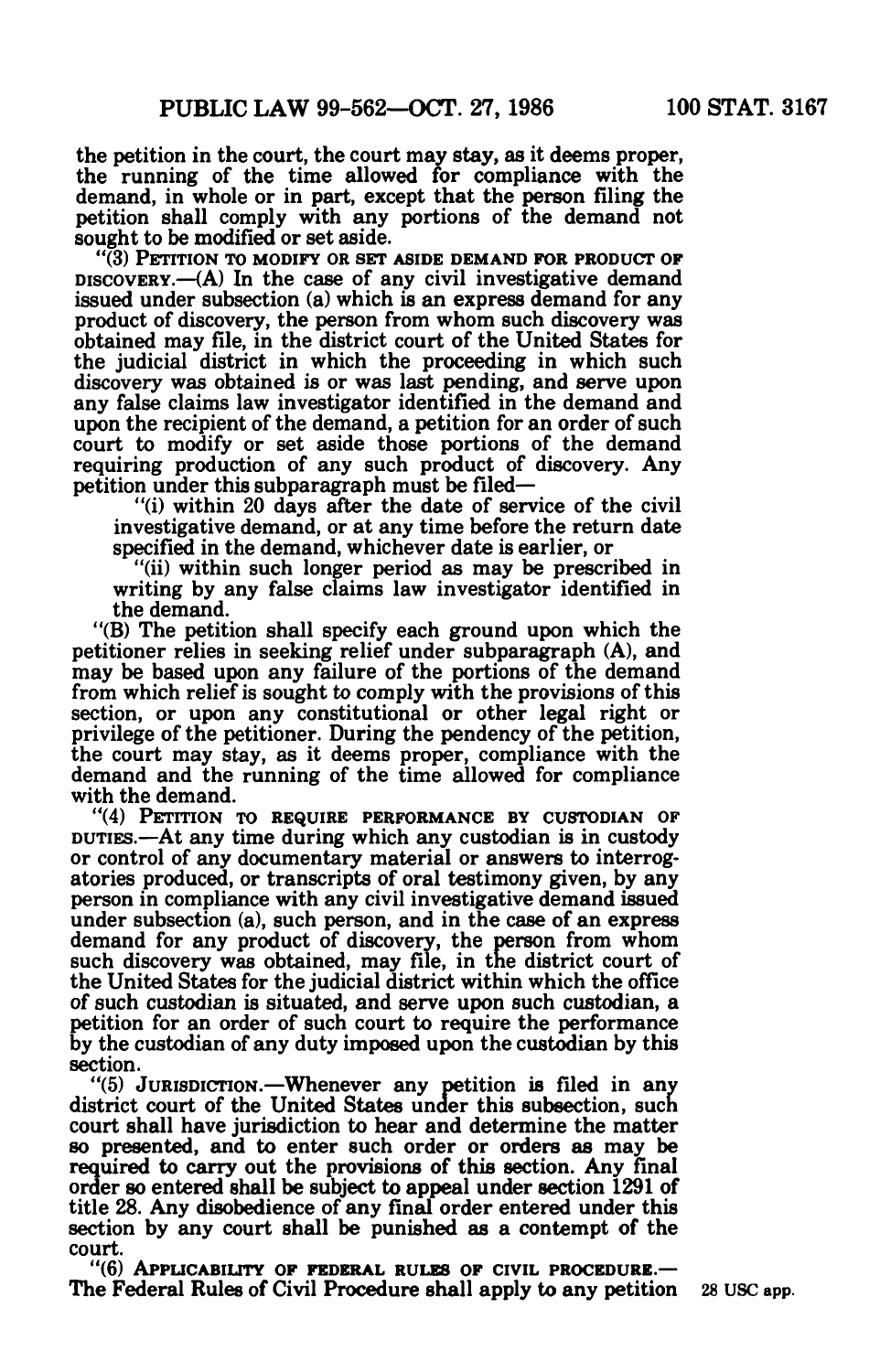under this subsection, to the extent that such rules are not inconsistent with the provisions of this section.

"(k) DISCLOSURE EXEMPTION. - Any documentary material, answers to written interrogatories, or oral testimony provided under any civil investigative demand issued under subsection (a) shall be exempt from disclosure under section 552 of title 5. "(1) DEFINITIONS.—For purposes of this section—

"(1) the term 'false claims law' means— *Ante,* p. 3153. "(A) this section and sections 3729 through 3732; and

"(B) any Act of Congress enacted after the date of the enactment of this section which prohibits, or makes available to the United States in any court of the United States any civil remedy with respect to, any false claim against, bribery of, or corruption of any officer or employee of the United States;

"(2) the term 'false claims law investigation' means any in quiry conducted by any false claims law investigator for the purpose of ascertaining whether any person is or has been engaged in any violation of a false claims law;<br>(3) the term 'false claims law investigator' means any attor-

ney or investigator employed by the Department of Justice who is charged with the duty of enforcing or carrying into effect any false claims law, or any officer or employee of the United States acting under the direction and supervision of such attorney or investigator in connection with a false claims law investigation;

"(4) the term 'person' means any natural person, partnership, corporation, association, or other legal entity, including any State or political subdivision of a State;

"(5) the term 'documentary material' includes the original or any copy of any book, record, report, memorandum, paper, communication, tabulation, chart, or other document, or data compilations stored in or accessible through computer or other information retrieval systems, together with instructions and all other materials necessary to use or interpret such data compilations, and any product of discovery;

"(6) the term 'custodian' means the custodian, or any deputy custodian, designated by the Attorney General under subsection  $(i)(1)$ ; and<br>"(7) the term 'product of discovery' includes—

"(A) the original or duplicate of any deposition, interrogatory, document, thing, result of the inspection of land or other property, examination, or admission, which is ob tained by any method of discovery in any judicial or administrative proceeding of an adversarial nature;

"(B) any digest, analysis, selection, compilation, or derivation of any item listed in subparagraph  $(A)$ ; and

"(C) any index or other manner of access to any item listed in subparagraph  $(A)$ .".

(b) CLERICAL AMENDMENT. - The table of contents for chapter 37 of title 31, United States Code, is amended by adding after the item relating to section 3731 the following:

"3732. False claims jurisdiction. "3733. Civil investigative demands.".